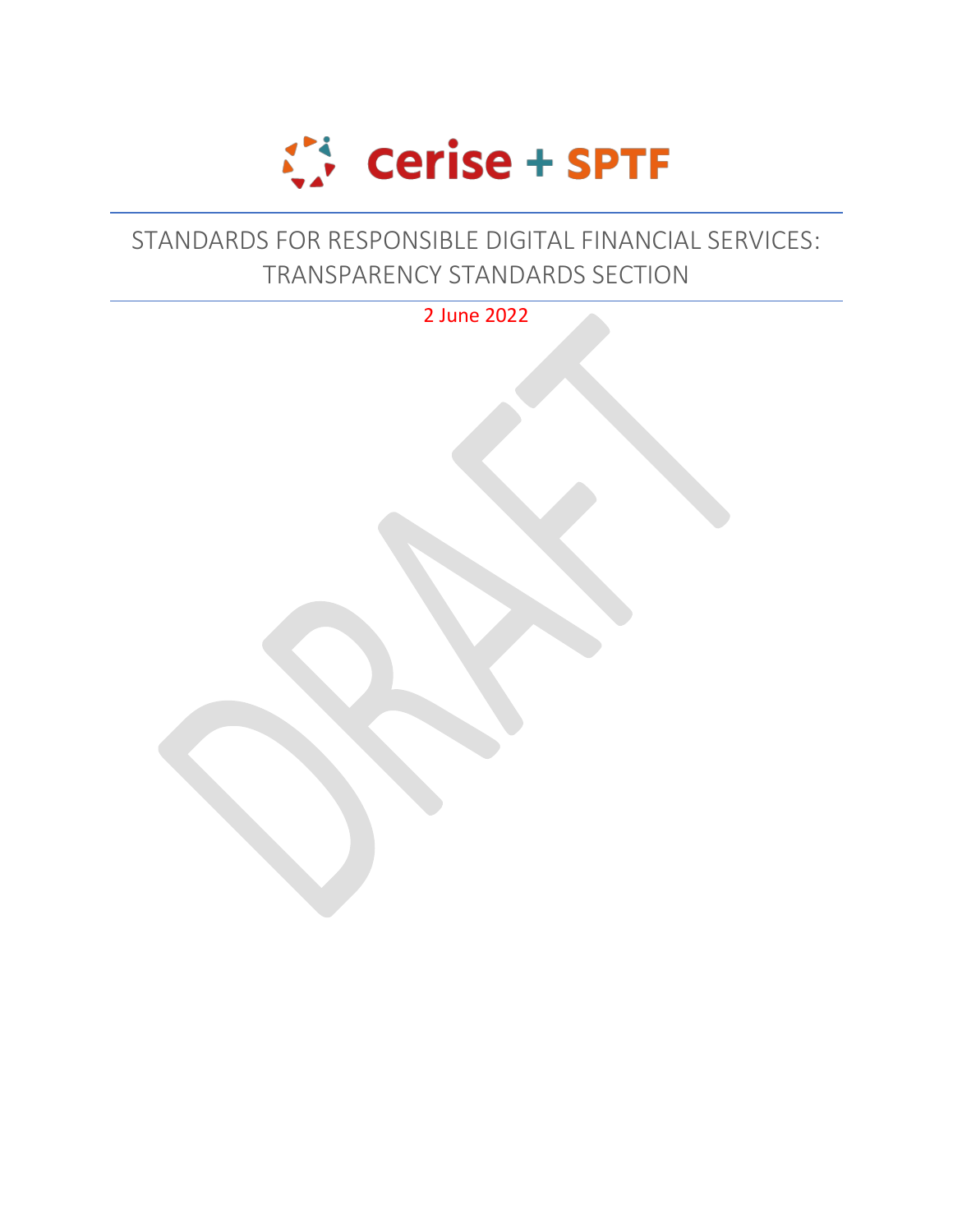

## **CERISE + SPTF Draft Standards: Transparency**

*(as of 2 June 2022)*

## **Standards for Transparency**

- 1. In addition to document and sharing key facts in an agreement, develop clear messaging, in local languages, to use to disclose key facts again in a quick and accessible manner.
- 2. Define a strategy for how and when to share messages with key information. This strategy should include a different system for how many messages you send to first time users versus to those who have used the same product multiple times.
- 3. Design digital interfaces to be simple and visual enough to be used even by those who are not digitally literate.
- 4. Give customers an option to speak to a live person.
- 5. Do a spot check on a sample of customers to test whether customers understand key elements of the terms and conditions. If not, improve disclosure processes.
- 6. Every time the customer conducts a digital transaction, the customer should receive a digital receipt and the credit officer (or equivalent) should receive on his/her device a confirmation message for that same transaction.
- 7. If the provider is working with a third-party partner to provide payments, each time the customer makes a digital payment, both the third-party partner and the FSP must provide the customer with a receipt.
- 8. Collect information about the digital channels to which your customers have access, so you know through which channels you can share information. / SIMILAR TO / Ask customers how they get information. Then deliver information through those channels. Segment the answers by customer type.

Guidance on transparency: concepts, examples of real practice, and questions to address Concepts

- Several ideas that DFS experts suggested related to transparency already exist in the Universal Standards manual:
	- o Idea 1: Decide what key facts need to be disclosed up front for loans, including at minimum these: loan amount, loan term, repayment frequency, total cost of credit, APR, penalty fees.
		- **In the USSEPM manual:** 
			- Indicator 4.B.1.1 says, "The provider gives a Key Facts Summary Document to borrowers before they sign a contract. The document contains the following information:
				- Total loan amount
				- Pricing, including all fees
				- Total cost of credit: all principal, interest, and fees plus cash collateral
				- Disbursement date and loan term
				- Repayment schedule with principal and interest amounts, number, and due dates of all repayment installments
				- Deductions of first payment from principal and fees, if applicable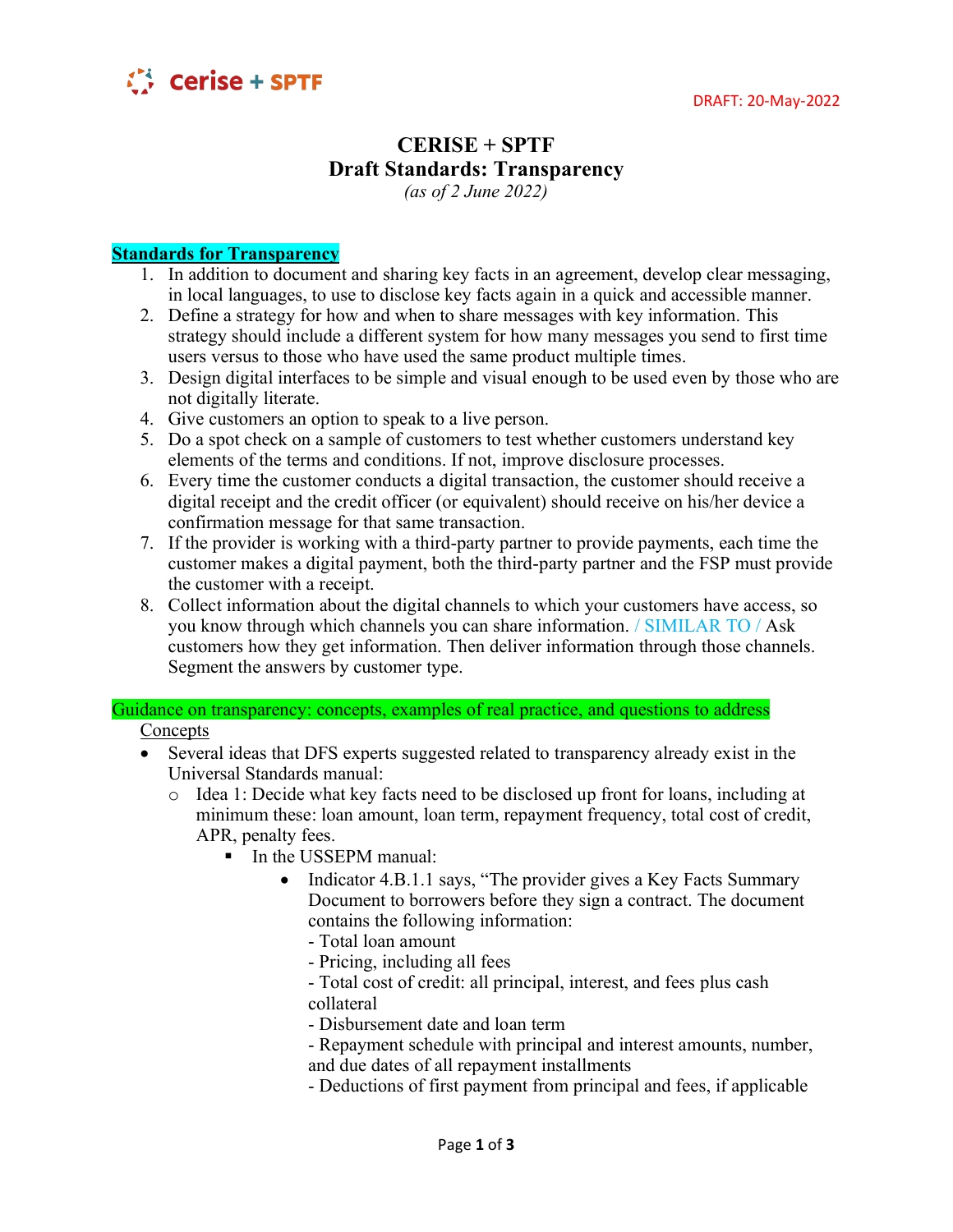

- How cash collateral / mandatory savings can be used in case of default, if applicable

- Moratorium interest rates, terms, and conditions, if applicable
- o Idea 2: Write agreements that customers have to review/sign in simple terms and in the local language.
	- In the USSEPM manual:
		- Indicator 4.B.1.3 says, "Loan contracts are available in the major local languages."
		- Detail 4.B.1.4.3 says, "The provider's communications are in simple and local language; oral information is used for less literate clients."
- o Idea 3: Every time a customer buys a credit product, communicate at least once, clearly, about the importance of repaying on time and the consequences of default.
	- **In the USSEPM manual:** 
		- Indicator 4.B.1.2 says, Loan contracts include the following information, as applicable to the product:
			- Grace period
			- Mandatory savings / mobile wallet amount
			- Automatic account debiting mechanisms
			- Linked products
			- Member or guarantor obligations
			- Collateral requirements and seizing procedures
			- Consequences of late payment and default
			- Prepayment conditions: whether it is possible and how it affects the cost

- Whether terms and conditions can change over time and how that would affect clients

- To make sure the language in contracts is simple, one expert suggested, "Have someone" from customer services write the contract, not a lawyer."
- Some tips for ongoing communication with clients:
	- o Make it bite-sized
	- o Be engaging
	- o Communicate via multiple channels, such as SMS, IVR, a call center, and a poster
	- o Have diverse touch points with customers and give them information at each of those times.
- Move away from the mentality of giving customers all the information at the time of contract signing, and then the FSP never has to give information again.
- One communication option that words even for illiterate populations is a free IVR chatbot to reply to customer questions. It must use local languages.
- An example for proposed standard #7, above, is this: If a customer uses a mobile wallet to pay a loan installment, the MNO will send an SMS that says you paid X and here's the balance in your mobile wallet, but the FSP also needs to send a second SMS to say we've received a payment and your loan balance is now X.
- Some tips for doing spot checks to see if customers understand terms and conditions:
	- o Can be done via call center or SMS survey or by the internal audit team
	- o Weight the sample heavily toward those who recently started using a product

Outstanding questions: